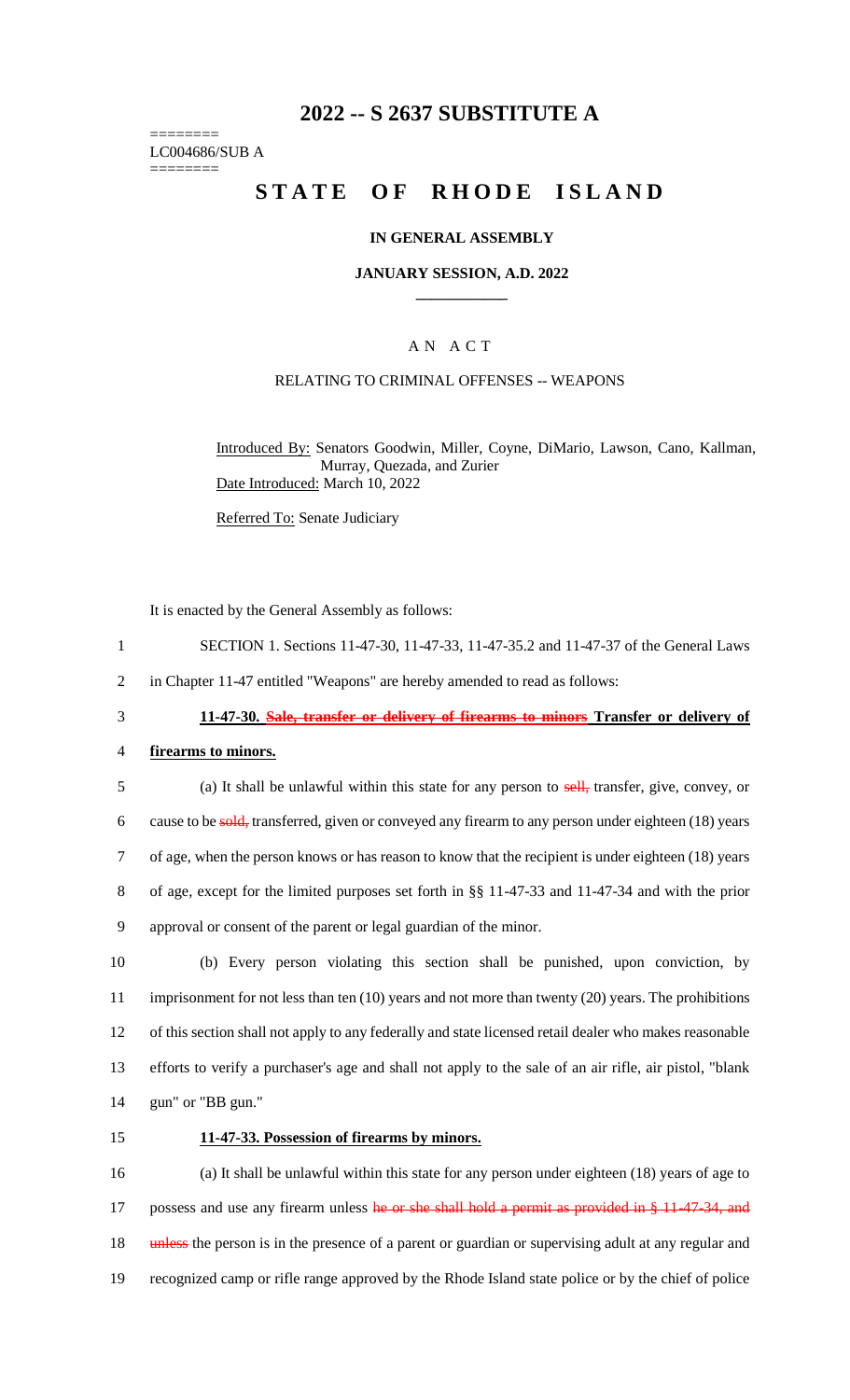of the city or town in which the camp or rifle range is located; provided, that this provision shall not apply to minors engaged in lawful hunting activity under the supervision of a parent or guardian or qualified adult, minors participating in Reserve Officer Training Corps programs, ceremonial parade activities, competitive and target shooting, participants in state militia activities and minors participating in a basic firearms education program; provided, further, that a person under eighteen (18) years of age may carry a firearm, unloaded, in a suitable case to and from his or her home and the camp or range and from the camp or range to other camp or range when accompanied by a parent, guardian or supervising adult.

 (b) For purposes of this section only, "qualified adult" means any person twenty-one (21) years of age or older and permitted by law to possess and use the firearm.

#### **11-47-35.2. Sale of rifles/shotguns.**

 (a) No person shall deliver a rifle or shotgun to a purchaser until seven (7) days shall have elapsed from twelve o'clock (12:00) noon of the day following the day of application for the purchase, and when delivered, the rifle or shotgun shall be unloaded and securely wrapped, with the bill of sale for it to be enclosed within the wrapper with the rifle or shotgun. Any citizen of the 16 United States and/or lawful resident of this state who is eighteen (18) twenty-one (21) years of age or older, and any nonresident member of the armed forces of the United States who is stationed in 18 this state and who is eighteen (18) twenty-one (21) years of age or older, may, upon application, purchase or acquire a rifle or shotgun. At the time of applying for the purchase of a shotgun or rifle the purchaser shall complete and sign in triplicate and deliver to the seller the application form described in this section, and in no case shall it contain the serial number of the rifle or shotgun. 22 (Face of application form) Application to Purchase Shotgun or Rifle

 Date ………………………………………… Hour ………………………………… A.M. P.M. Name ............................................................................................................................................... Address ........................................................................................................................................... 27 (Street and number) (City or town) (State) Date of Birth ....................................................... Place of Birth ................................................... Height ............................................. Weight ......................... Color hair ....................................... Color eyes ....................................................................................................................................... Scars ................................................................................................................................................ Tattoos ............................................................................................................................................ Other identifying marks .................................................................................................................. Are you a citizen of the United States .............................................................................................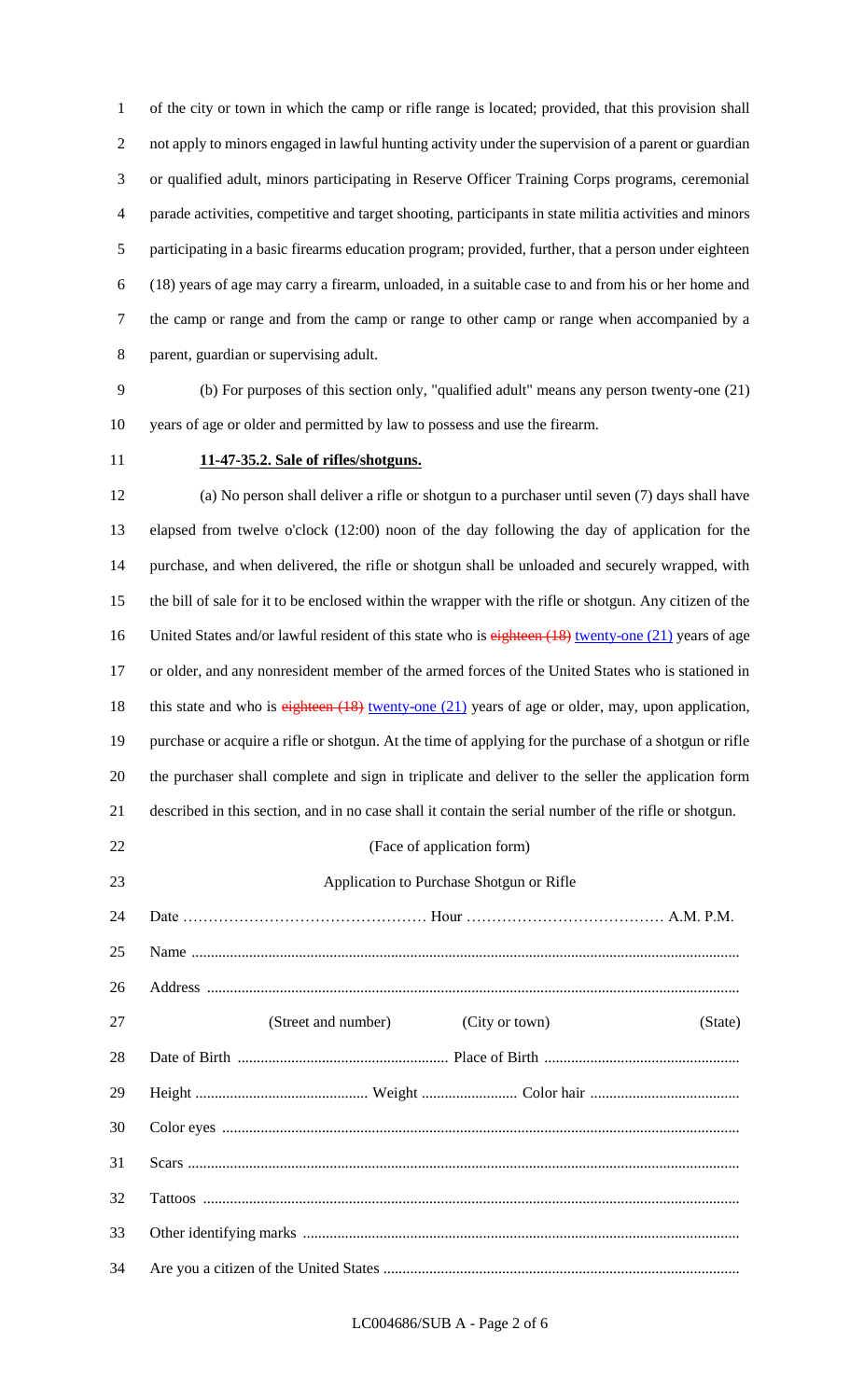| $\mathbf{1}$   |                                                                                                      |
|----------------|------------------------------------------------------------------------------------------------------|
| $\overline{2}$ |                                                                                                      |
| 3              |                                                                                                      |
| $\overline{4}$ |                                                                                                      |
| 5              |                                                                                                      |
| 6              |                                                                                                      |
| 7              | (See § 11-47-2 General Laws of Rhode Island)                                                         |
| 8              | Have you ever been adjudicated or under confinement as addicted to a controlled substance            |
| 9              |                                                                                                      |
| 10             |                                                                                                      |
| 11             |                                                                                                      |
| 12             |                                                                                                      |
| 13             |                                                                                                      |
| 14             |                                                                                                      |
| 15             |                                                                                                      |
| 16             |                                                                                                      |
| 17             | (See § 11-47-23 for penalty for false information on this application)                               |
| 18             | (Reverse side of application form)                                                                   |
|                |                                                                                                      |
| 19             | AFFIDAVIT: I certify that I have read and am familiar with the provisions of §§ 11-47-1              |
| 20             | -- 11-47-59, inclusive, of the general laws of the State of Rhode Island, and that I am aware of the |
| 21             | penalties for violation of the provisions of the cited sections.                                     |
| 22             |                                                                                                      |
| 23             |                                                                                                      |
| 24             | State of Rhode Island                                                                                |
| 25             | Subscribed and sworn before me this  day of  A.D. 20                                                 |
| 26             | Notary Public                                                                                        |
| 27             |                                                                                                      |
| 28             | (b) The person who is selling the rifle or shotgun shall, on the date of application, sign and       |
| 29             | forward by registered mail or by delivery in person, or by electronic mail if approved by the        |
| 30             | applicable police department, the original and duplicate copies of the application to the chief of   |
| 31             | police in the city or town in which the purchaser has his or her residence or to the superintendent  |
| 32             | of the Rhode Island state police in the instance where the purchaser either resides in the town of   |
| 33             | Exeter or resides out of state. The superintendent of the Rhode Island state police or the chief of  |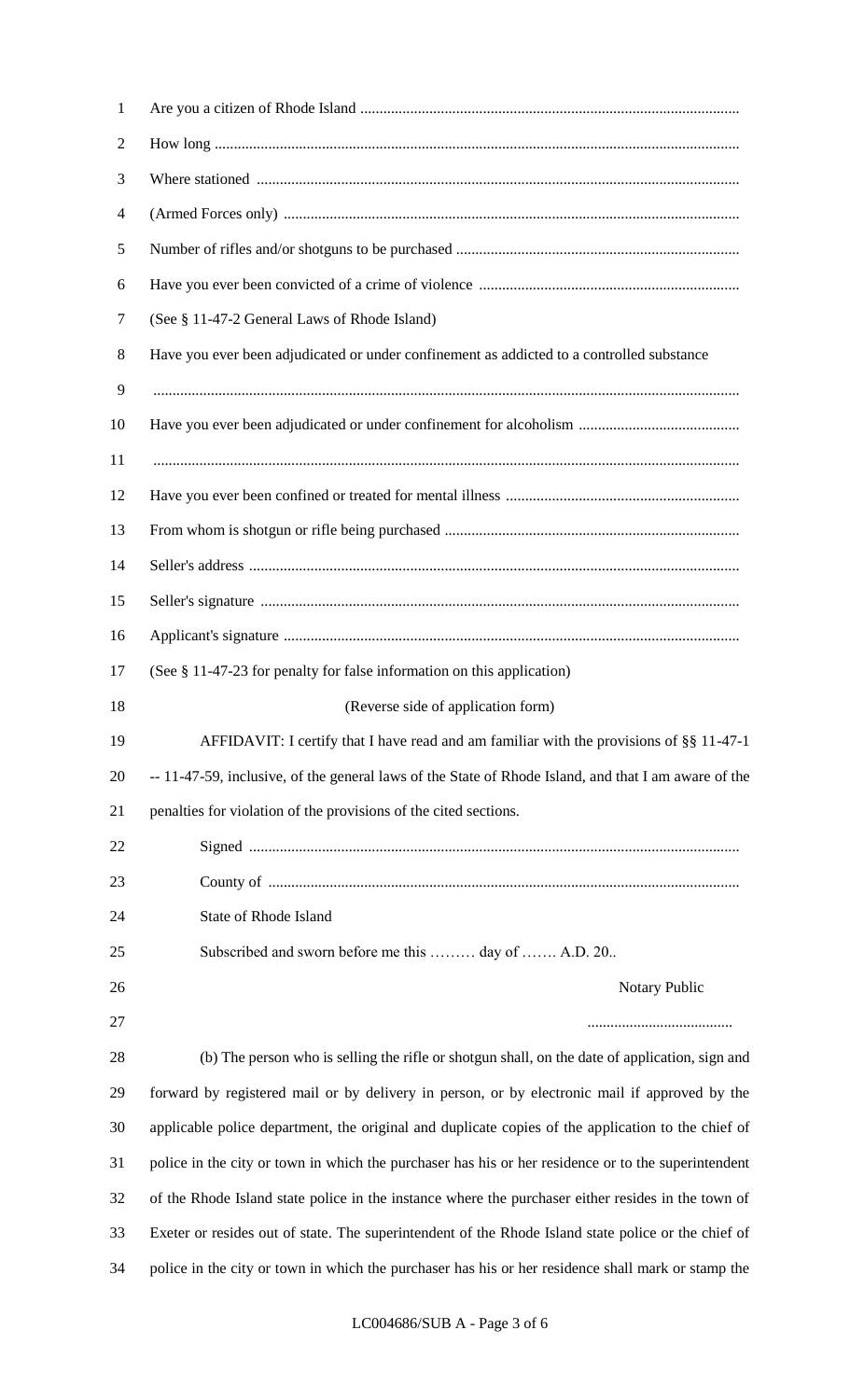original copy of the application form with the date and time of receipt and return it by the most expeditious means to the seller. The triplicate copy duly signed by the seller shall within seven (7) days be sent by him or her by registered mail, by delivery in person, or by electronic mail, to the attorney general. The person who is selling the rifle or shotgun shall retain the original copy duly receipted by the police authority to whom sent or delivered for a period of six (6) years with other records of the sale. It shall be the duty of the police authority to whom the duplicate copy of the application form is sent or delivered to make a background check of the applicant to ascertain whether he or she falls under the provisions of § 11-47-5, § 11-47-6, § 11-47-7, or § 11-47-23. If, after the lapse of seven (7) days from twelve o'clock (12:00) noon of the day following application, no disqualifying information has been received from the investigating police authority by the person who is selling the rifle or shotgun, he or she will deliver the firearm applied for to the purchaser. Upon the finding of no disqualifying information under the provisions of the above cited sections of this chapter, and in no case later than thirty (30) days after the date of application, the duplicate and triplicate copies of the application will be destroyed. Retention of the duplicate and triplicate copies in violation of this chapter or any unauthorized use of the information contained in them by a person or agency shall be punishable by a fine of not more than one thousand dollars (\$1,000). The provisions of this section shall not apply to bona fide sales at wholesale to duly licensed retail dealers, nor to purchases by retail dealers duly licensed under the provisions of § 11- 47-39.

 (c) The provisions of this section shall not apply to full-time members of the state police, full-time members of city or town police departments, persons licensed under §§ 11-47-9 and 11- 47-11, or to sales of air rifles or "BB guns" or to sales of antique firearms as defined in § 11-47-2.

#### **11-47-37. Sale to minors and others forbidden.**

24 No person shall sell a pistol or revolver firearm to any person under the age of twenty-one (21) or to one who he or she has reasonable cause to believe falls under the provisions of § 11-47- 5, 11-47-6, 11-47-7, or 11-47-23.

 SECTION 2. Chapter 11-47 of the General Laws entitled "Weapons" is hereby amended by adding thereto the following sections:

## **11-47-37.1. Persons exempt from age restrictions.**

The provision of § 11-47-35.2 prohibiting the sale of rifles and shotguns to any person

under twenty-one (21) years of age and the provisions of § 11-47-37 shall not apply to full-time

members of the state police, full-time members of the state marshal's office, full-time members of

- city or town police departments, or state marshals or correctional officers or persons while serving
- on active duty as a member of the United States armed forces or organized reserved or National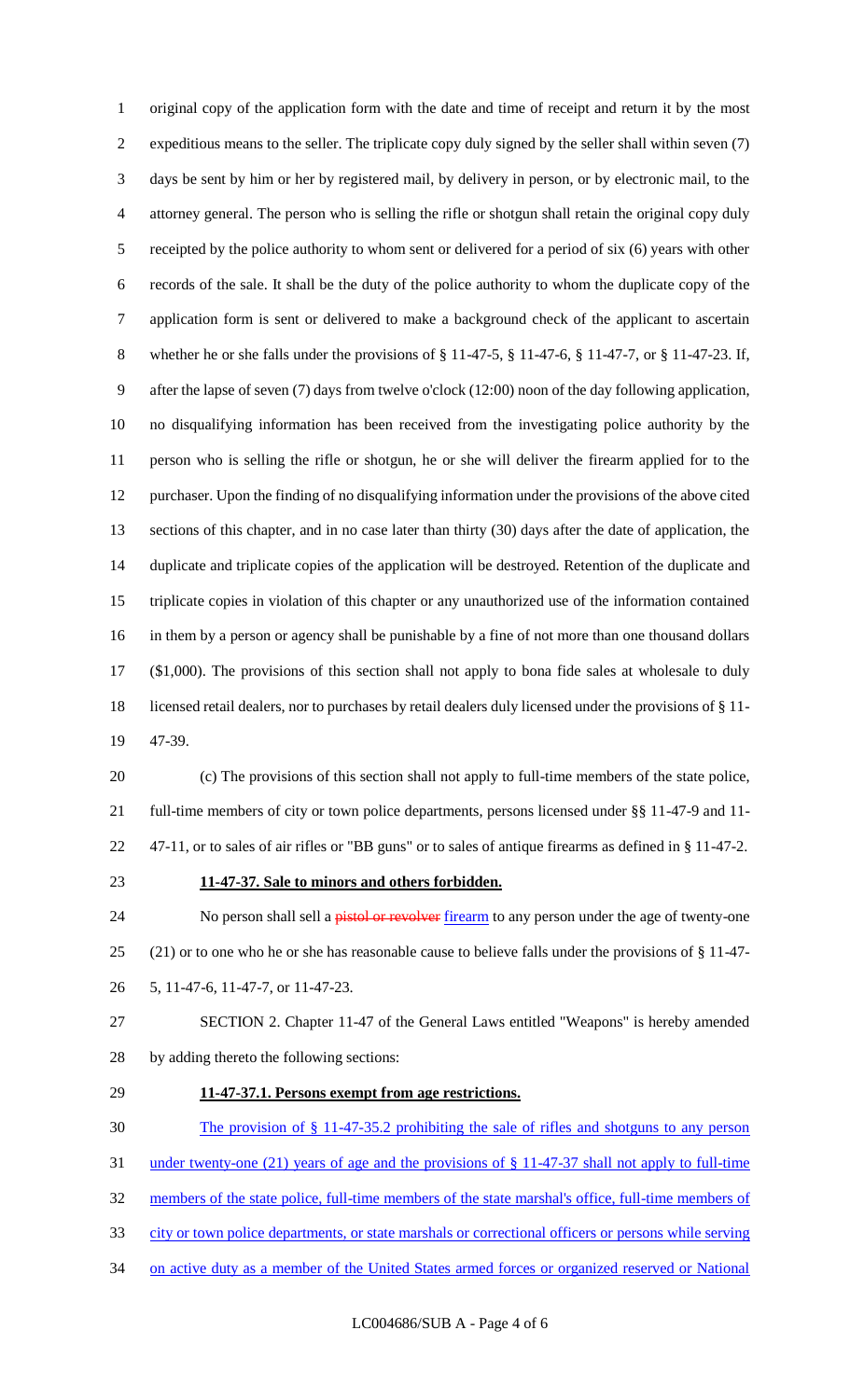## Guard.

| $\overline{2}$ | 11-47-64. Sale of ammunition.                                                                         |
|----------------|-------------------------------------------------------------------------------------------------------|
| 3              | (a) For the purposes of this section "ammunition" means a loaded cartridge, consisting of             |
| 4              | a primed case, propellant or projectile, designed for use in any firearm as defined in $\S 11-47-2$ . |
| 5              | (b) No person, firm or corporation shall sell ammunition to any person unless such person             |
| 6              | is twenty-one (21) years of age or older and, after December 31, 2022, holds a valid pistol/revolver  |
| 7              | safety certificate or Rhode Island hunter education course card issued by the department of           |
| 8              | environmental management.                                                                             |
| 9              | (c) The provisions of subsection (b) of this section shall not apply to full-time members of          |
| 10             | the state police, full-time members of the state marshal's office, full-time members of city or town  |
| 11             | police departments, or state marshals or correctional officers, persons serving on active duty as a   |
| 12             | member of the United States armed forces or organized reserves or National Guard, or persons          |
| 13             | licensed to carry a firearm pursuant to §§ 11-47-11 or 11-47-18.                                      |
| 14             | (d) Any person who violates any provision of this section shall be guilty of a felony and             |
| 15             | may be punished by up to five (5) years imprisonment and/or a five thousand dollar $(\$5,000)$ fine.  |
| 16             | SECTION 3. Section 11-47-34 of the General Laws in Chapter 11-47 entitled "Weapons"                   |
| 17             | is hereby repealed.                                                                                   |
| 18             | 11-47-34. Firearms permits to minors.                                                                 |
| 19             | The Rhode Island state police or the chief of police of the city or town in which the person          |
| 20             | resides shall issue permits to any person under eighteen (18) years of age only upon satisfactory     |
| 21             | proof of being engaged in a course of training in the use of firearms at a regular and recognized     |
| 22             | camp or rifle range, and provided that the person has the written consent of a parent or guardian.    |
| 23             | Valid membership cards of junior gun clubs or of junior divisions of senior gun clubs incorporated    |
| 24             | in the state of Rhode Island shall be prima facie evidence of the person under eighteen (18) years    |
| 25             | of age being engaged in a course of training in the use of firearms at a regular and recognized camp  |
| 26             | or rifle range.                                                                                       |
| 27             | SECTION 4. This act shall take effect upon passage.                                                   |

======== LC004686/SUB A ========